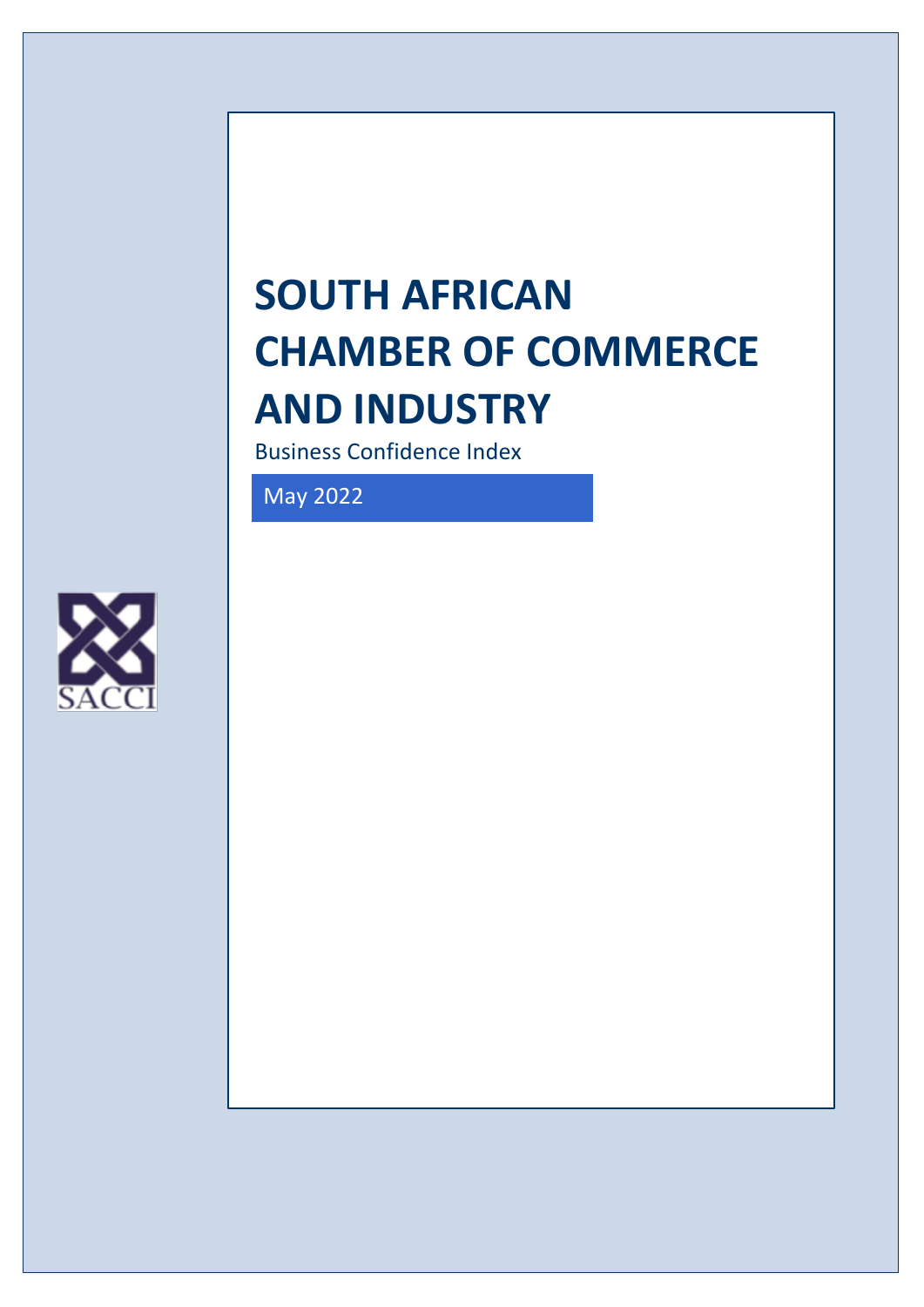#### **Content:**

- **The SACCI Business Confidence Index (BCI)**
- **This month's BCI results**
- **Impact of business climate indicators**
- **This month's economic review**
- **Annexure 1 – General economic indicators**

*Because of information lags and changes in expectations, the dynamics of the business mood, may, at times, be at variance with the economic environment. As a result, always read the BCI with other economic data and the accompanying economic commentary. For notes on the BCI, see the SACCI website at www.sacci.org.za.*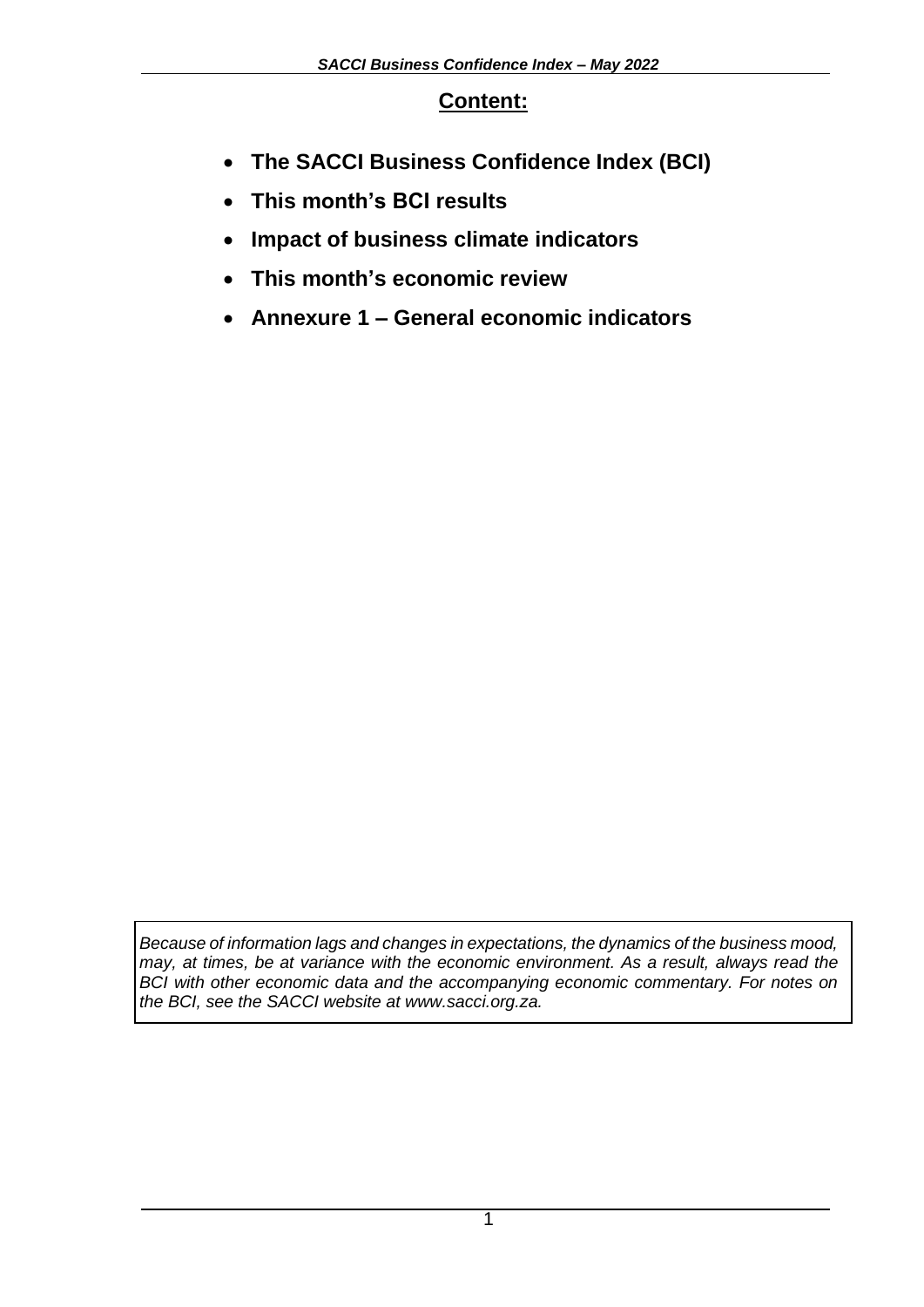| <b>Month</b>     | 2015  | 2016 | 2017 | 2018 | 2019 | 2020 | 2021 | 2022 |
|------------------|-------|------|------|------|------|------|------|------|
| <b>January</b>   | 103.4 | 92.6 | 97.7 | 99.7 | 95.1 | 92.2 | 94.5 | 94.1 |
| February         | 107.4 | 92.7 | 95.5 | 98.9 | 93.4 | 92.7 | 94.3 | 96.9 |
| <b>March</b>     | 103.2 | 94.0 | 93.8 | 97.6 | 91.8 | 89.9 | 94.0 | 95.6 |
| <b>April</b>     | 104.1 | 95.5 | 94.9 | 96.0 | 93.7 | 77.8 | 94.7 | 93.7 |
| <b>May</b>       | 100.6 | 91.8 | 93.2 | 94.0 | 93.0 | 70.1 | 97.0 | 89.3 |
| June             | 97.9  | 95.1 | 94.9 | 93.7 | 93.3 | 81.4 | 96.2 |      |
| July             | 101.8 | 96.0 | 95.3 | 94.7 | 92.0 | 82.8 | 93.2 |      |
| <b>August</b>    | 97.6  | 92.9 | 89.6 | 90.5 | 89.1 | 85.8 | 91.9 |      |
| <b>September</b> | 94.5  | 90.3 | 93.0 | 93.3 | 92.4 | 85.7 | 91.0 |      |
| October          | 102.3 | 93.0 | 92.9 | 95.8 | 91.7 | 92.0 | 94.9 |      |
| <b>November</b>  | 95.1  | 93.9 | 95.1 | 96.1 | 92.7 | 93.4 | 92.8 |      |
| <b>December</b>  | 92.2  | 93.8 | 96.4 | 95.2 | 93.1 | 94.3 | 92.0 |      |
|                  |       |      |      |      |      |      |      |      |
| Average          | 100.0 | 93.5 | 94.4 | 95.5 | 92.6 | 86.5 | 93.9 |      |
|                  |       |      |      |      |      |      |      |      |

# **The SACCI Business Confidence Index (BCI) 2015=100**



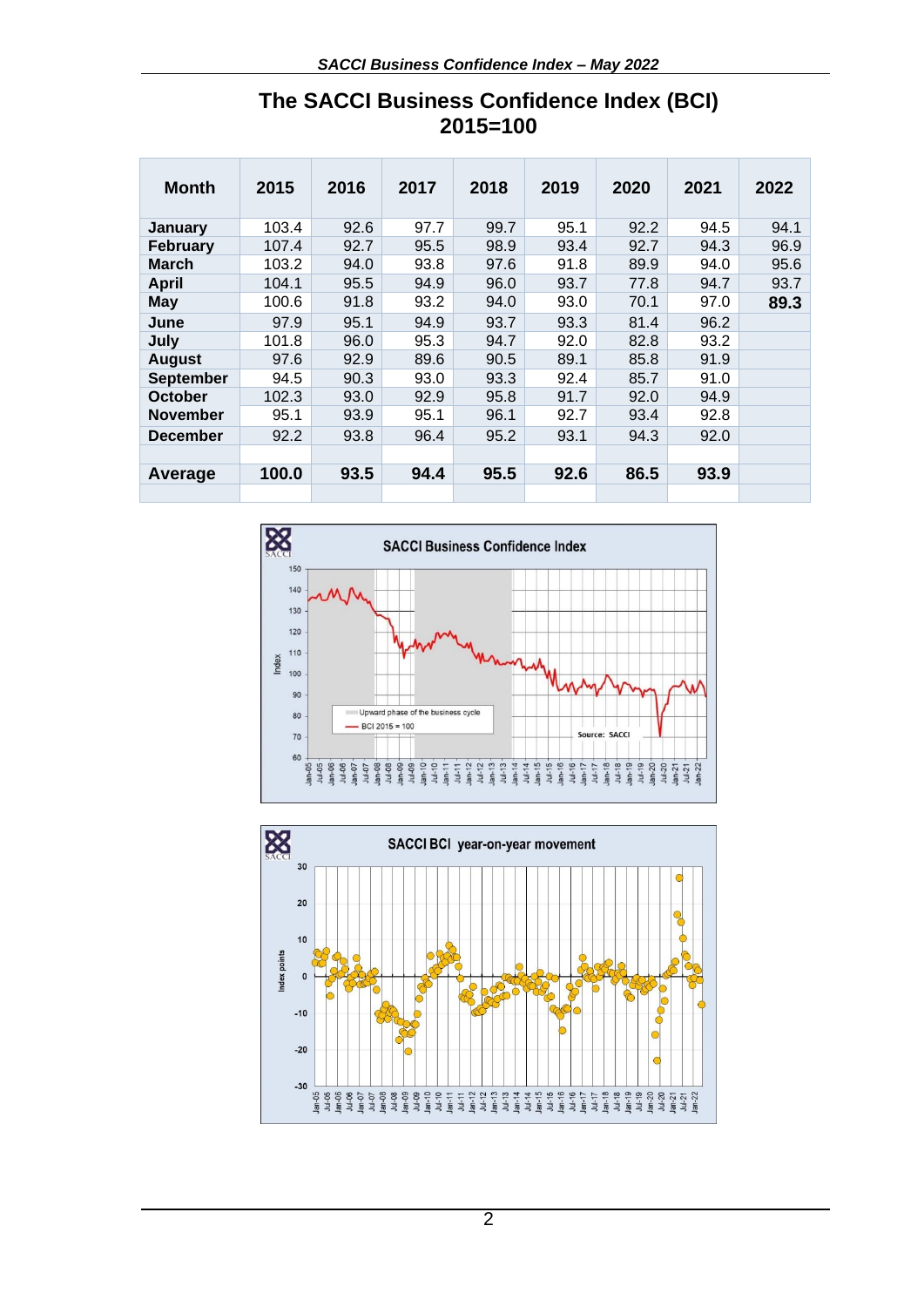# **This month's BCI results**

The **SACCI's** Business Confidence Index (BCI) recorded 89.3 in May 2022 – its lowest level since the 85.7 of September 2020. The BCI declined from 95.6 in March 2022 to 93.7 in April and then further to 89.3 in May. This contributed to an uncertain business climate in April and May 2022. The BCI lost 6.3 index points between March 2022 and May 2022 and was 7.7 index points lower in May 2022 than in May 2021.

The GDP data that was released lately indicated that the economy is catching up on the setbacks since the  $2^{nd}$  quarter of 2020 by growing at 3%  $v/v$  in the 1<sup>st</sup> quarter 2022.

Information lags, changes in expectations and the dynamics of the business mood are at times at variance with economic developments. As a result, the **SACCI** BCI must be reconciled with other economic and financial market data. Although the general trend in business confidence during the first three months of 2022 was positive and in harmony with improved economic activity (GDP growth), a more negative sentiment in the business climate set in since April and May 2022.

In the **short-term (month-to-month)** the increased real value of building plans passed was the only sub-index that positively influenced the BCI in May 2022. Particular negative impacts came from decreased merchandise import and export volumes. Increased real financing costs (interest rates adjusted for inflation) also had a negative effect but it was not significant. The all-share price index on the JSE reflected negative and uncertain business perspectives and expectations. The inconsistency of energy supply (electricity) continued to contribute to the overall business mood.

The BCI for April and May 2022 also implied a negative **medium-term (year-on-year)** business sentiment. It was only real credit extension to the private sector that notably contributed to a more positive business mood compared to a year ago. Although widespread, the most negative year-on-year effects came from decreased merchandise export volumes and rising inflation. Decreased merchandise import volumes and declining share prices contributed relatively less to the negative business mood compared to April and May in 2021.

See the economic commentary for more information on the economic background to developments that impacted business confidence and the business climate.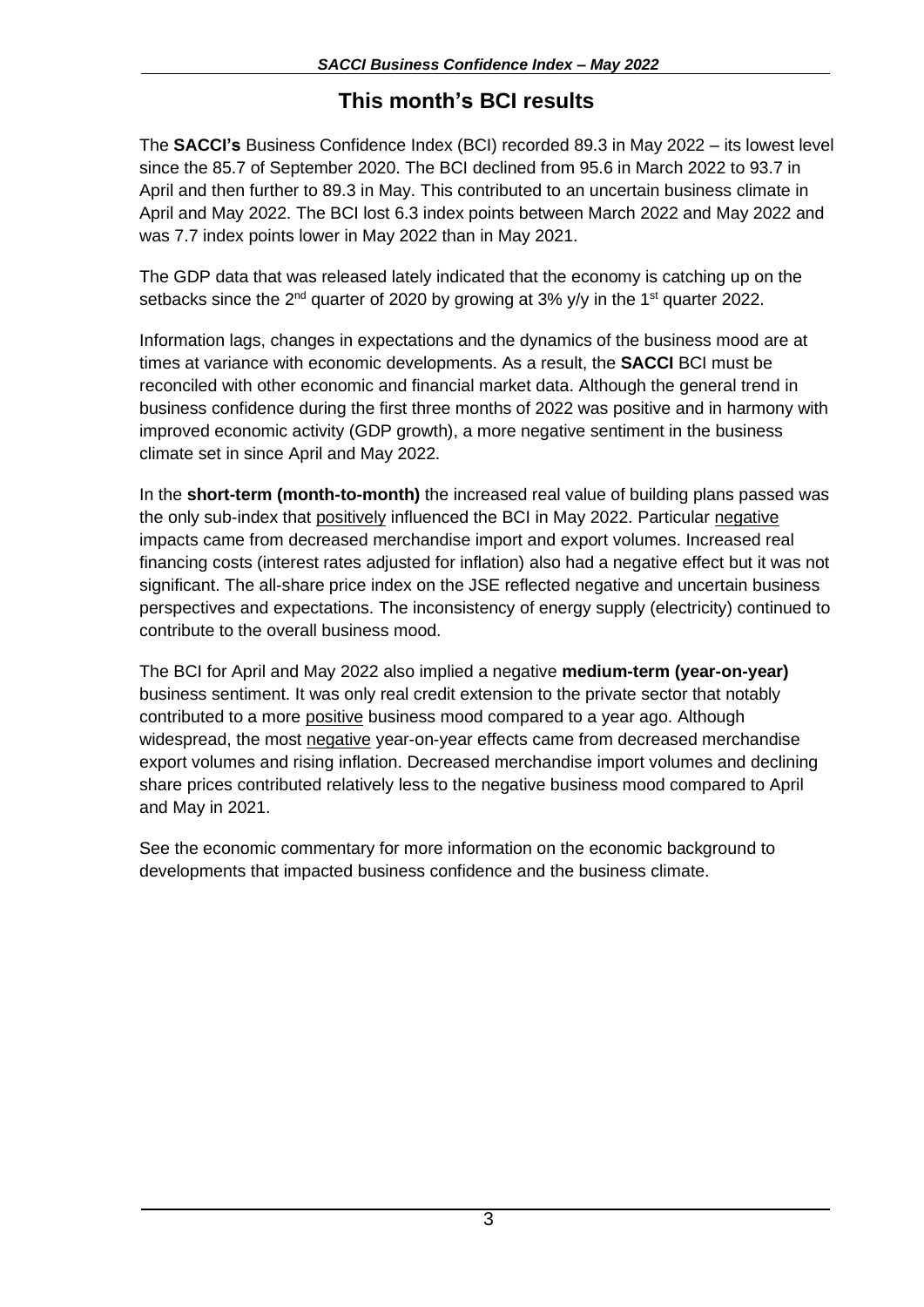#### **Business Climate Indicators**

|                                      |                | m/m changes    | y/y changes    |                |  |
|--------------------------------------|----------------|----------------|----------------|----------------|--|
| <b>Business climate indicators *</b> | This month     | Previous month | This month     | Previous month |  |
| <b>Energy supply</b>                 | $\mathbf{o}$   | $\blacksquare$ | $\blacksquare$ | $\blacksquare$ |  |
| <b>Manufacturing</b>                 | ÷              | $\blacksquare$ | $\equiv$       | $\mathbf{o}$   |  |
| <b>Exports</b>                       | $\blacksquare$ | $\mathbf{o}$   | $\blacksquare$ | $\blacksquare$ |  |
| <b>Imports</b>                       | $\blacksquare$ | $\blacksquare$ | $\equiv$       | $\blacksquare$ |  |
| <b>Vehicle sales</b>                 | $\equiv$       | $\equiv$       | ٠              | ٠              |  |
| <b>Retail sales</b>                  | $\blacksquare$ | $\mathbf{o}$   | $\equiv$       | $\equiv$       |  |
| <b>Construction - buildings</b>      | ÷              | $\equiv$       | ٠              | $\Box$         |  |
| Inflation <sup>1</sup>               | $\blacksquare$ | $\equiv$       | $\blacksquare$ | $\blacksquare$ |  |
| <b>Share prices</b>                  | $\blacksquare$ | $\blacksquare$ | ÷              | $\blacksquare$ |  |
| Real private sector borrowing        | $\mathbf{o}$   | $\mathbf{o}$   | ٠              | ÷              |  |
| <b>Real financing cost</b>           | $\equiv$       | ÷              | $\blacksquare$ | ÷              |  |
| <b>Precious metal prices</b>         | $\equiv$       | $\equiv$       | $\equiv$       | $\equiv$       |  |
| Rand exchange rate                   | $\mathbf{o}$   | O              | $\blacksquare$ | $\blacksquare$ |  |

*\* See notes on BCI on www.sacci.org.za*

*1. Excludes petrol, food and non-alcoholic beverages.* 

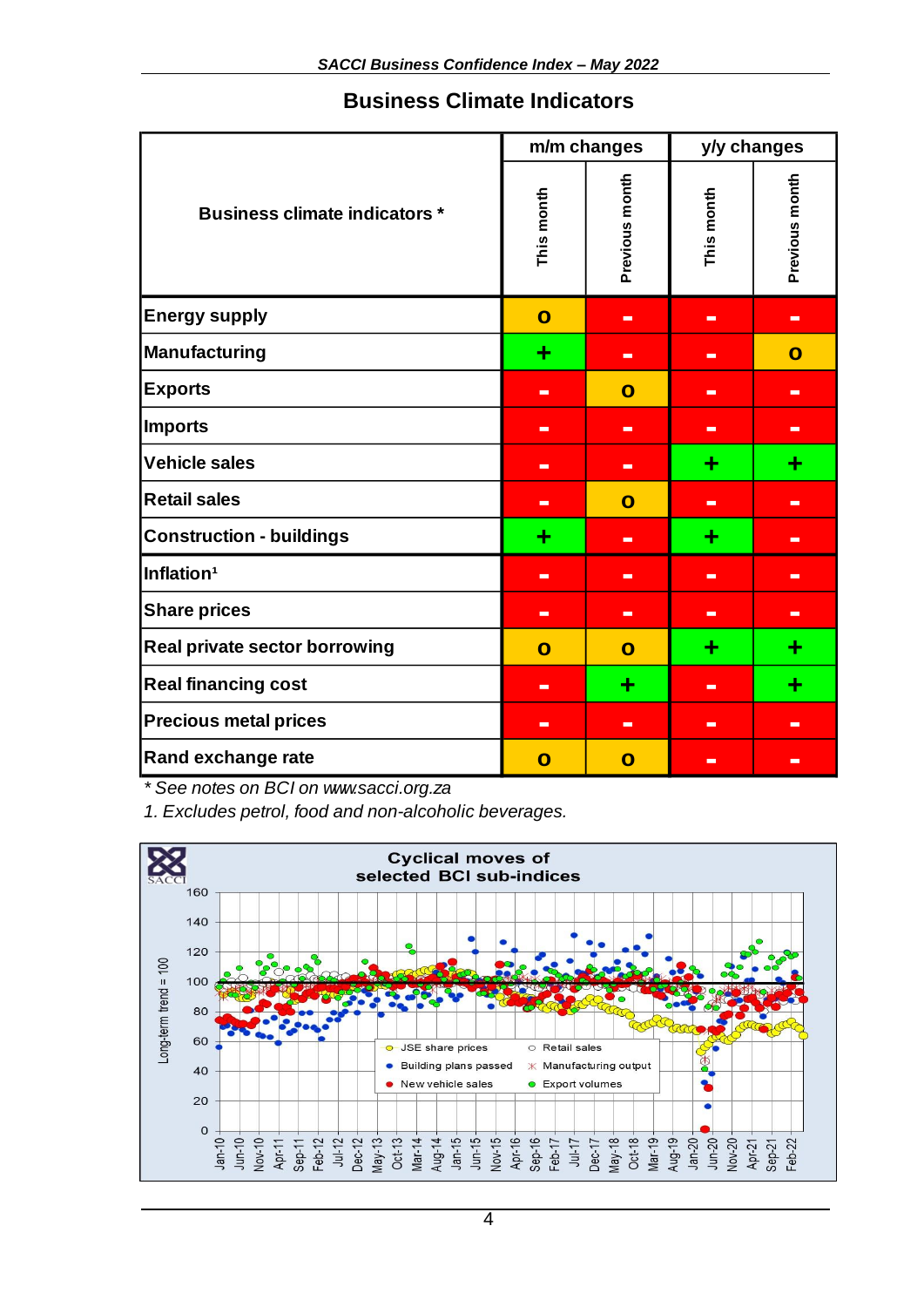#### **This month's economic review**

# *Economy Faces Interim Challenges*

Recently released GDP data for the 1<sup>st</sup> quarter of 2022 indicates that real fixed capital formation (fixed investment) increased by 3.9% y/y in the 1<sup>st</sup> quarter of 2022 after declining by 3% in the 4<sup>th</sup> quarter of 2021. The sharp decline of real fixed investment by 14.6% in 2020 was followed by a meagre 0.2% y/y increase in 2021. The slightly improved fixed investment to GDP ratio of 14% in the 1<sup>st</sup> quarter of 2022 falls far short of the required 25% to GDP ratio in support of sustainable medium-term growth of 3% per year. See Figure 1.



**Figure 1** 

Source: StatsSA, 7 June 2022.

# *Tentative Recovery of Economic Activity*

The latest data for the  $1<sup>st</sup>$  quarter 2022 GDP shows that the seasonally adjusted annualised real economic output of R4613 billion was marginally higher (+R22 billion at constant 2015 prices) than in the 1<sup>st</sup> quarter 2020 – it is before the Covid-19 pandemic struck. Agriculture (+R10 billion), finance and business services (+R4 billion), government services (+R5 billion), and personal services (+R46 billion) made positive contributions to the improved economic output. The output of all the other sectors were still below the levels of the 1<sup>st</sup> quarter 2020.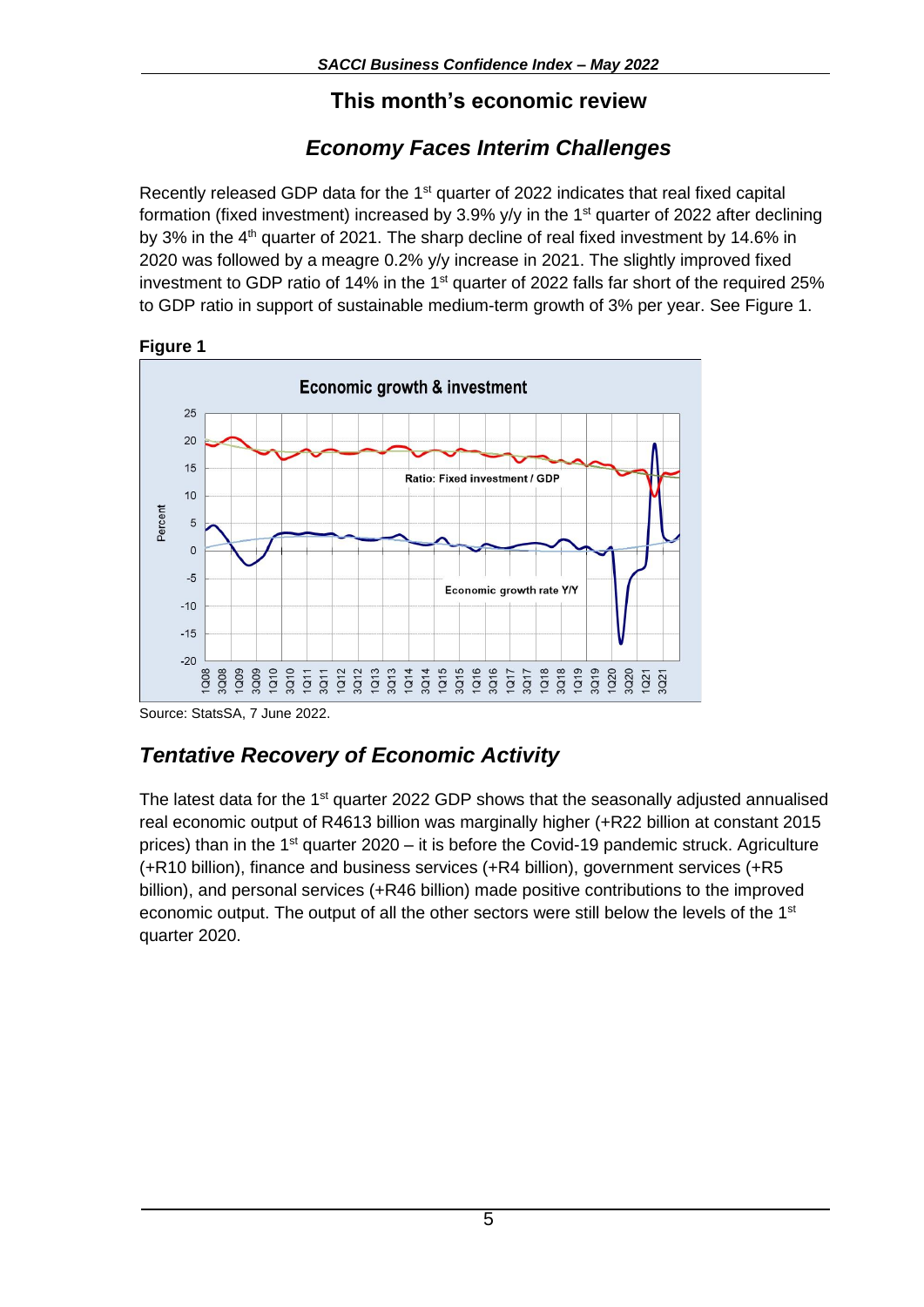#### **Table 1**

| <b>GDP GROWTH</b>                                  |                |                        |                 |                 |          |                 |               |                 |  |  |  |
|----------------------------------------------------|----------------|------------------------|-----------------|-----------------|----------|-----------------|---------------|-----------------|--|--|--|
| <b>SECTOR</b>                                      | 2019           | 2020                   | 1Q 2021         | 2Q 2021         | 3Q 2021  | 4Q 2021         | 2021          | 1Q 2022         |  |  |  |
|                                                    | <b>Y-o-Y %</b> | $Y - O - Y$ % $\Delta$ | <b>Y-o-Y</b> %Δ | <b>Υ-ο-Υ</b> %Δ | Y-o-Y %A | <b>Y-o-Y</b> %Δ | $\%$ $\Delta$ | <b>Y-o-Y</b> %Δ |  |  |  |
| Construction                                       | $-3.4%$        | $-18.5%$               | $-12.6%$        | 14.6%           | $-1.1%$  | $-5.0\%$        | $-6.3%$       | $-6.3%$         |  |  |  |
| Mining and quarrying                               | $-0.6%$        | $-11.8%$               | 2.9%            | 50.7%           | 3.3%     | 1.8%            | $-4.1%$       | $-4.1%$         |  |  |  |
| Electricity and water                              | $-3.3%$        | $-5.9%$                | $-1.2%$         | 13.3%           | 0.9%     | $-3.1%$         | $-0.2%$       | $-0.2%$         |  |  |  |
| General government services                        | 1.4%           | 0.7%                   | 0.4%            | 0.4%            | 0.4%     | $-0.7%$         | 0.9%          | 0.9%            |  |  |  |
| Manufacturing                                      | $-1.0%$        | $-12.5%$               | $-1.3%$         | 42.3%           | $-0.4%$  | $-3.1\%$        | 1.1%          | 1.1%            |  |  |  |
| Finance, real estate and business services         | 2.5%           | 0.7%                   | $-1.2%$         | 9.9%            | 4.4%     | $0.8\%$         | 1.6%          | 1.6%            |  |  |  |
| Agriculture, forestry and fishing                  | $-6.4%$        | 14.9%                  | 6.3%            | 27.1%           | $-6.2%$  | $1.6\%$         | 3.6%          | 3.6%            |  |  |  |
| Wholesale and retail trade; hotels and restaurants | $-0.7%$        | $-12.4%$               | $-5.5%$         | 34.1%           | 0.9%     | 3.4%            | 6.0%          | 6.0%            |  |  |  |
| Personal services                                  | 1.4%           | $-2.0%$                | 0.0%            | 9.9%            | 6.1%     | 6.4%            | 6.2%          | 6.2%            |  |  |  |
| Transport and communication                        | $-0.7%$        | $-15.4%$               | $-11.0%$        | 22.5%           | 6.4%     | 4.8%            | 9.0%          | 9.0%            |  |  |  |
| <b>GDP excluding general government</b>            | 0.1%           | $-6.6%$                | $-2.5%$         | 20.8%           | 3.0%     | $1.8\%$         | 3.1%          | 3.1%            |  |  |  |
| <b>GDP excluding agriculture</b>                   | 0.0%           | $-6.5%$                | $-2.5%$         | 18.2%           | 3.1%     | $1.6\%$         | 2.9%          | 2.9%            |  |  |  |
| <b>GDP</b> at market prices                        | 0.3%           | $-6.3%$                | $-2.4%$         | 19.5%           | 3.0%     | 1.7%            | 3.0%          | 3.0%            |  |  |  |

Note: Y-o-Y %Δ = year-on-year % change

Table 1 contains the data on real y/y growth of the major sectors of the economy. The best performing sectors were transport and communication, personal services, and trade. It is worrying that construction remains the worst performing sector. This may partially be a reason for the lack of real fixed investment taking place. General government services (which include local governments), were underperforming at 0.9% y/y growth. Although in positive territory, real economic growth could remain uneven and volatile.

#### *Convergence of Challenges Facing the Economy*

Investment and business confidence levels are critical to maintain the improved activity and growth levels of the 1<sup>st</sup> quarter 2022 GDP. Although the business climate started off on a more promising note in the first three months of 2022, the incidents that are listed below weigh negatively on business confidence - directly and indirectly.

• The Russian invasion of Ukraine and the continuing conflict since 24 February 2022 impacted on Europe's economic performance. Given the strategic dependence on the Russian Federation for oil and gas, this conflict has a negative effect on European economies as well as global supply chains and commodity prices of crude oil and some vital raw agricultural produce for global markets. The global commodity price increases are becoming main components of worldwide rising inflation.

It is important to note that Europe and the USA are important trading and investment partners of South Africa with 56% of foreign investment, 39% of merchandise imports and 40% of merchandise exports emanating to and from Europe and the USA.

- Increasing inflation experienced by many countries leads to a tighter monetary policy stance and thus real economic activity. Higher real interest rates could lead to slowing real economic growth. Financial markets mirror that unease and are putting additional pressure on investors. Crypto-currencies have for instance been part of the casualties of the global economy disruptions.
- Towards the middle of April and again near the end of May 2022, devastating floods affected Kwa-Zulu Natal – notably the coastal areas. Businesses lost property, equipment and stock. This had a negative effect on jobs and livelihoods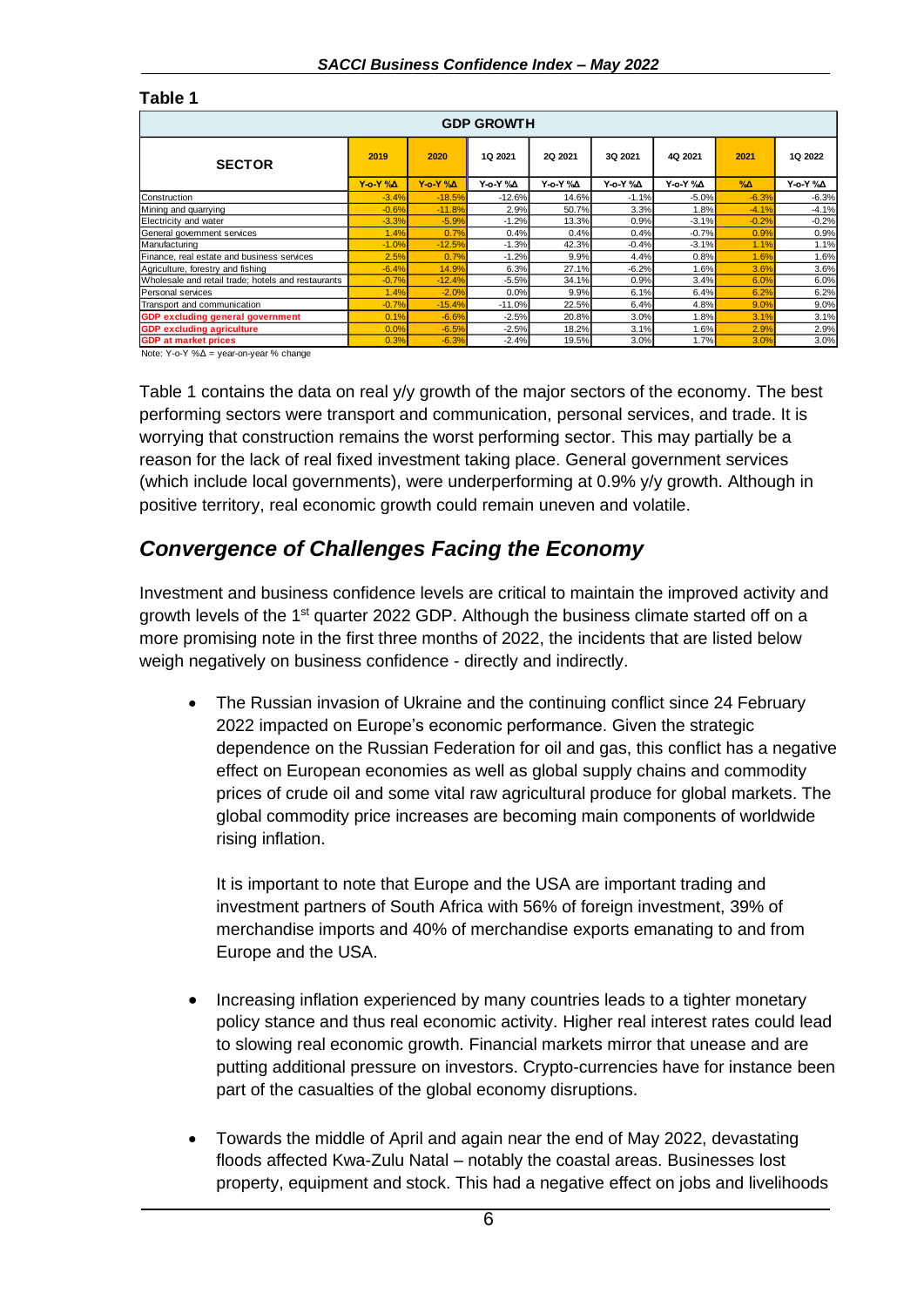of households.

• The Covid pandemic, logistical breakdowns in supply chains, and lately the invasion of Ukraine by Russia and its economic consequences have led the IMF to review its Global Economic Outlook in April 2022. This caused a downward revision of economic prospects for growth and international trade. The continuation of the Russian/Ukraine conflict and particularly its effect on commodity prices could even lead to further downward revisions for growth in global economic activity.

| <b>World Trade</b>                                                                                                                                                                                                                   | 2018                                 | 2019                                       | 2020                                           | 2021f                                | 2022f                               | 2023f                                         |
|--------------------------------------------------------------------------------------------------------------------------------------------------------------------------------------------------------------------------------------|--------------------------------------|--------------------------------------------|------------------------------------------------|--------------------------------------|-------------------------------------|-----------------------------------------------|
| <b>Goods and Services Trade Volumes</b><br>World - %∆<br>Imports by advanced economies - $%$ $\Delta$<br>Exports by advanced economies - $%$ $\triangle$<br>Imports by emerging economies - %∆<br>Exports by emerging economies - %∆ | 4.0<br>3.8<br>3.6<br>5.1<br>4.1      | 0.9<br>2.1<br>1.3<br>$-1.1$<br>0.4         | $-7.9$<br>$-8.7$<br>$-9.1$<br>$-7.9$<br>$-4.8$ | 10.1<br>9.5<br>8.6<br>11.8<br>12.3   | 5.0<br>6.1<br>5.0<br>3.9<br>4.1     | 4.4<br>4.5<br>4.7<br>4.8<br>3.6               |
| <b>World Trade Prices in US\$</b><br>Oil - %Δ<br>Average oil spot price per barrel in US\$<br>Non-fuel primary commodities -<br>Food - $\% \Delta$<br>Raw agricultural materials - $%$ $\Delta$<br>Metals - $%$ $\triangle$          | 29.4<br>68.3<br>$-1.2$<br>2.0<br>6.6 | $-10.2$<br>61.4<br>$-3.1$<br>$-5.4$<br>3.7 | $-32.7$<br>41.3<br>1.7<br>$-3.3$<br>3.5        | 67.3<br>69.1<br>27.8<br>15.8<br>46.8 | 54.7<br>106.8<br>13.9<br>4.3<br>9.9 | $-13.3$<br>92.6<br>$-5.7$<br>$-6.6$<br>$-0.1$ |

**Source: IMF, WEO April 2022. f = forecast. Percentage change = %Δ.**

| <b>Economic Growth</b>                   | 2018 | 2019   | 2020   | 2021 | 2022f  | 2023f |
|------------------------------------------|------|--------|--------|------|--------|-------|
|                                          | %    | %      | %      | %    | %      | $\%$  |
|                                          |      |        |        |      |        |       |
| World                                    | 3.6  | 2.9    | $-3.1$ | 6.1  | 3.6    | 3.6   |
| <b>United States</b>                     | 2.9  | 2.3    | $-3.4$ | 5.7  | 3.7    | 2.3   |
| Euro Area                                | 1.8  | 1.6    | $-6.4$ | 5.3  | 2.8    | 2.3   |
| Germany                                  | 1.1  | 1.1    | $-4.6$ | 2.8  | 2.1    | 2.7   |
| United Kingdom                           | 1.7  | 1.7    | $-9.3$ | 7.4  | 3.7    | 1.2   |
| Japan                                    | 0.6  | $-0.2$ | $-4.5$ | 1.6  | 2.4    | 2.3   |
| <b>Emerging &amp; Developing Europe:</b> | 3.4  | 2.5    | $-1.8$ | 6.7  | $-2.9$ | 1.3   |
| <b>Emerging &amp; Developing Asia:</b>   | 6.4  | 5.3    | $-0.8$ | 7.3  | 5.4    | 5.6   |
| <b>China</b>                             | 6.8  | 6      | 2.2    | 8.1  | 4.4    | 5.1   |
| India                                    | 6.5  | 3.7    | $-6.6$ | 8.9  | 8.2    | 6.9   |
| <b>Sub-Sahara Africa:</b>                | 3.3  | 3.1    | $-1.7$ | 4.5  | 3.8    | 4.0   |
| <b>South Africa</b>                      | 1.5  | 0.1    | $-6.4$ | 4.9  | 1.9    | 1.4   |

**Source: IMF, WEO April 2022. f = forecast.**

• South Africa, as an open economy, has already been feeling the impact of disruptions besetting the world economy while local incidents exemplified and add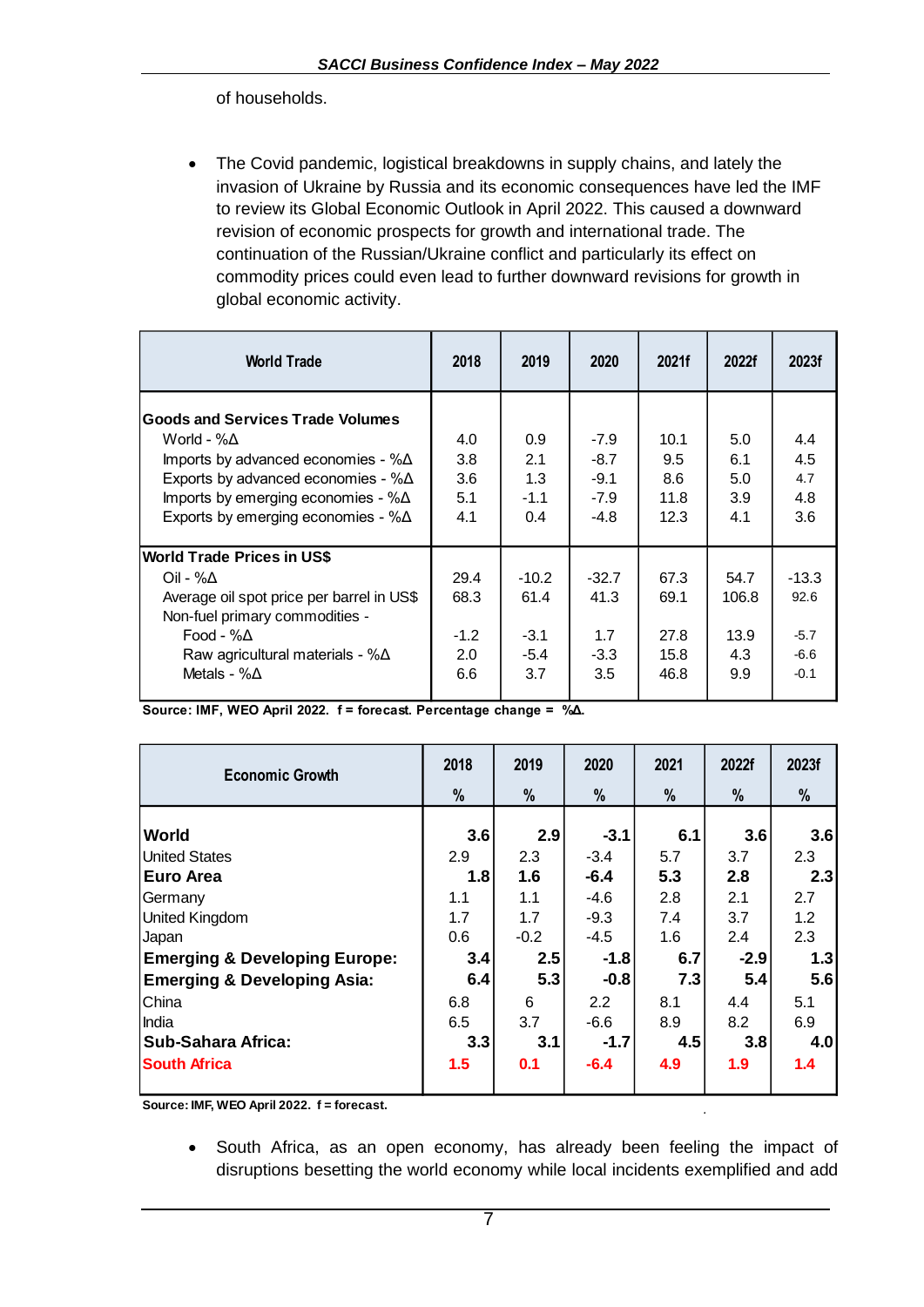to structural domestic economic challenges. It however appears that the health effect of the Covid pandemic has largely waned while scrapping of the State of Disaster and easing regulations have substantially freed up the economy.

This could further improve the economic environment as reflected by the latest GDP data. However, it might take a while for the economy to gain momentum from the structural economic disruptions that followed on the lockdown regulations.

The subdued economic performance (notable during the advent of Covid) caused additional hardship for SMMEs and workers – especially those that still suffer from unemployment with limited prospects for jobs in the near future - see Figure 2. It is therefore important that the investment drive continues for local and foreign investors to believe in South Africa as a future investment destination and most importantly to create employment.



#### **Figure 2**

Source: StatsSA

### *Conclusion*

Although some challenges lie beyond the scope of the public and/or the private sector, attention should be paid to those issues that could be corrected and thus support and enhance economic performance. Investor confidence/trust and the business climate should be the foremost objective to drive economic growth and employment.